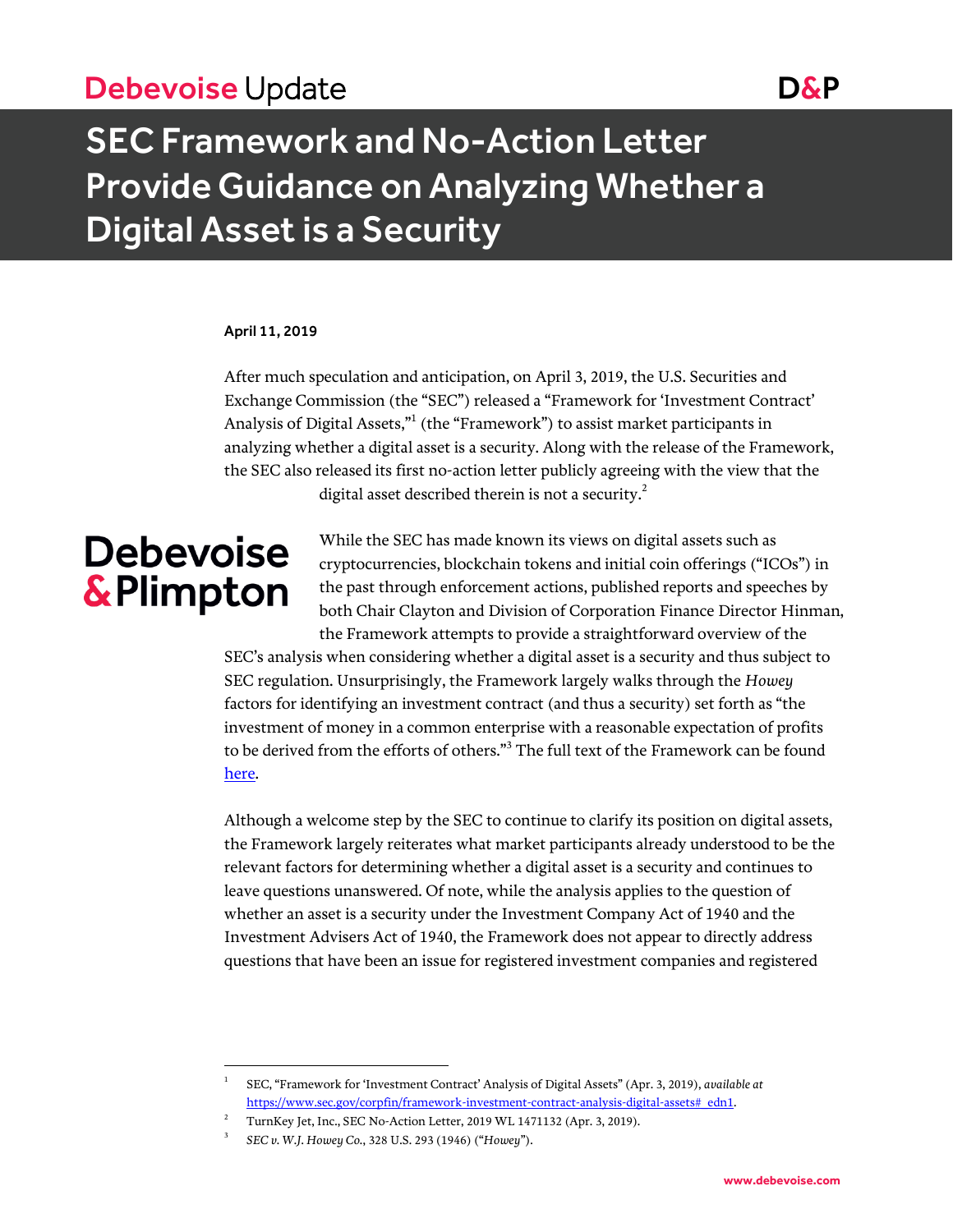## **Debevoise** & Plimpton

investment advisers seeking to invest in digital assets, including how digital assets may be maintained under appropriate custody arrangements.<sup>4</sup>

#### THE FRAMEWORK

 $\overline{a}$ 

Very little of the Framework is devoted to a review of the "investment of money" or "common enterprise" prongs of *Howey* as the SEC states that these factors will be satisfied in nearly all cases. Instead, the Framework is largely focused on the "efforts of others" and "reasonable expectation of profits" prongs.

#### *Howey*: The Efforts of Others Prong

When looking at the efforts of others prong of *Howey*, the Framework focuses on two key issues:

- Does the purchaser reasonably expect to rely on the efforts of an "Active Participant" ("AP")? The Framework broadly defines an AP as "a promoter, sponsor, or other third party [that] provides essential managerial efforts" to a project or enterprise.
- Do these essential managerial efforts affect the failure or success of the enterprise, as opposed to efforts that are more ministerial in nature?

The Framework lays out a series of factors intended to help determine the extent to which a purchaser of a digital asset is relying on an AP's efforts. Importantly, these factors include whether:

- the digital asset or network is still in development and whether the network is sufficiently decentralized such that essential tasks or responsibilities still remain with an AP;
- the AP controls the creation or issuance of the digital assets or takes actions to support liquidity and/or a market price, and a purchaser would expect the AP to promote its own interests and enhance the value of the network or digital asset; and
- the AP has a central role in deciding governance or other key aspects of the digital asset or has a continuing managerial role with respect to the relevant platform or network.

<sup>4</sup> *See* [Engaging on Non-DVP Custodial Practices and Digital Assets,](https://www.sec.gov/investment/non-dvp-and-custody-digital-assets-031219-206) March 12, 2019; Staff Letter: Engaging on Non-DVP Custodial Practices and Digital Assets, March 12, 2019.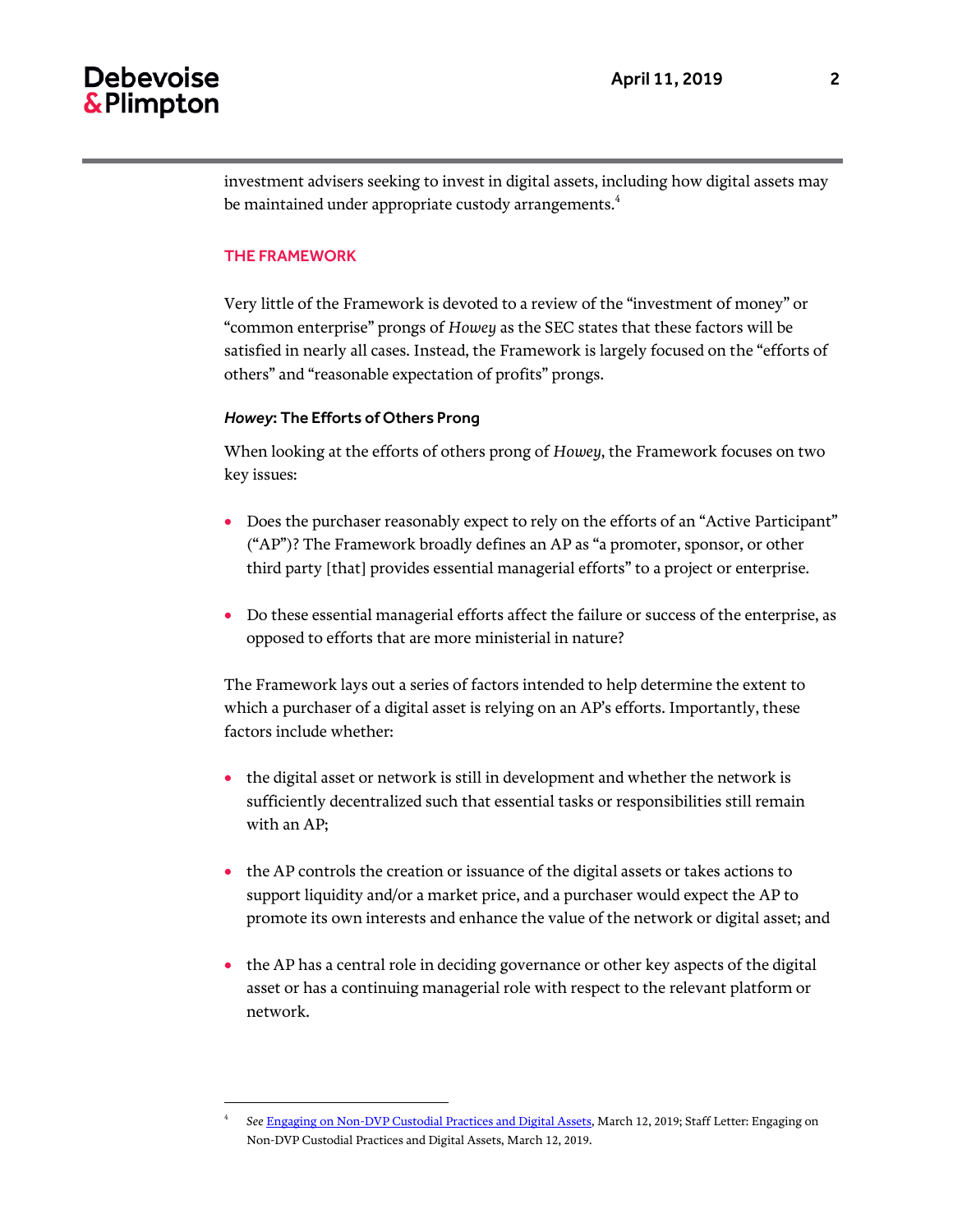### **Debevoise** & Plimpton

#### *Howey*: The Reasonable Expectation of Profits Prong

Similar to the "efforts of others" prong of *Howey*, the Framework lays out key factors intended to help determine whether investors in a digital asset have a "reasonable expectation of profits," including:

- the potential for actual financial returns, such as the asset holders having a direct interest in the enterprise's income or profits or the AP's benefitting from holding the same class of assets as are sold;
- marketability of the asset, such as where there is, or there is expected to develop, a secondary market for the digital asset, and marketing efforts by the AP, such as where the digital asset is offered to a broad audience (rather than targeted at potential users of the related platform) and/or marketed as likely to appreciate in value; and
- evidence of purchaser expectations of profitability, including where the purchase price does not correlate with the market price of the goods or services that can be acquired using the digital asset; where quantities purchased are too many (or too few) to make use of the asset in the manner that would be expected of a typical consumer; or where the funds raised are in excess of those necessary for establishing a functioning network or platform.

The Framework states that in evaluating both sets of factors, one must take into consideration the economic realities of the transaction and evaluate if the digital asset serves primarily a consumptive rather than investment purpose but notes that price appreciation arising solely from external market forces is not "profit" under *Howey*.

#### When Is a Security No Longer a Security?

Significantly, in its discussion of both of the above *Howey* prongs, the Framework also makes clear that a digital asset can shed its "security" tag over time and discusses factors to be considered when reevaluating if a digital asset that was a security when initially issued or sold may no longer be a security. The factors relevant to such an evaluation are largely the same as those that apply to the initial evaluation of whether a digital asset is a security at creation, with the SEC observing whether the factors are still relevant given the passage of time and evolution of the platform, or have shifted so significantly that the protections of the U.S. federal securities laws need no longer apply.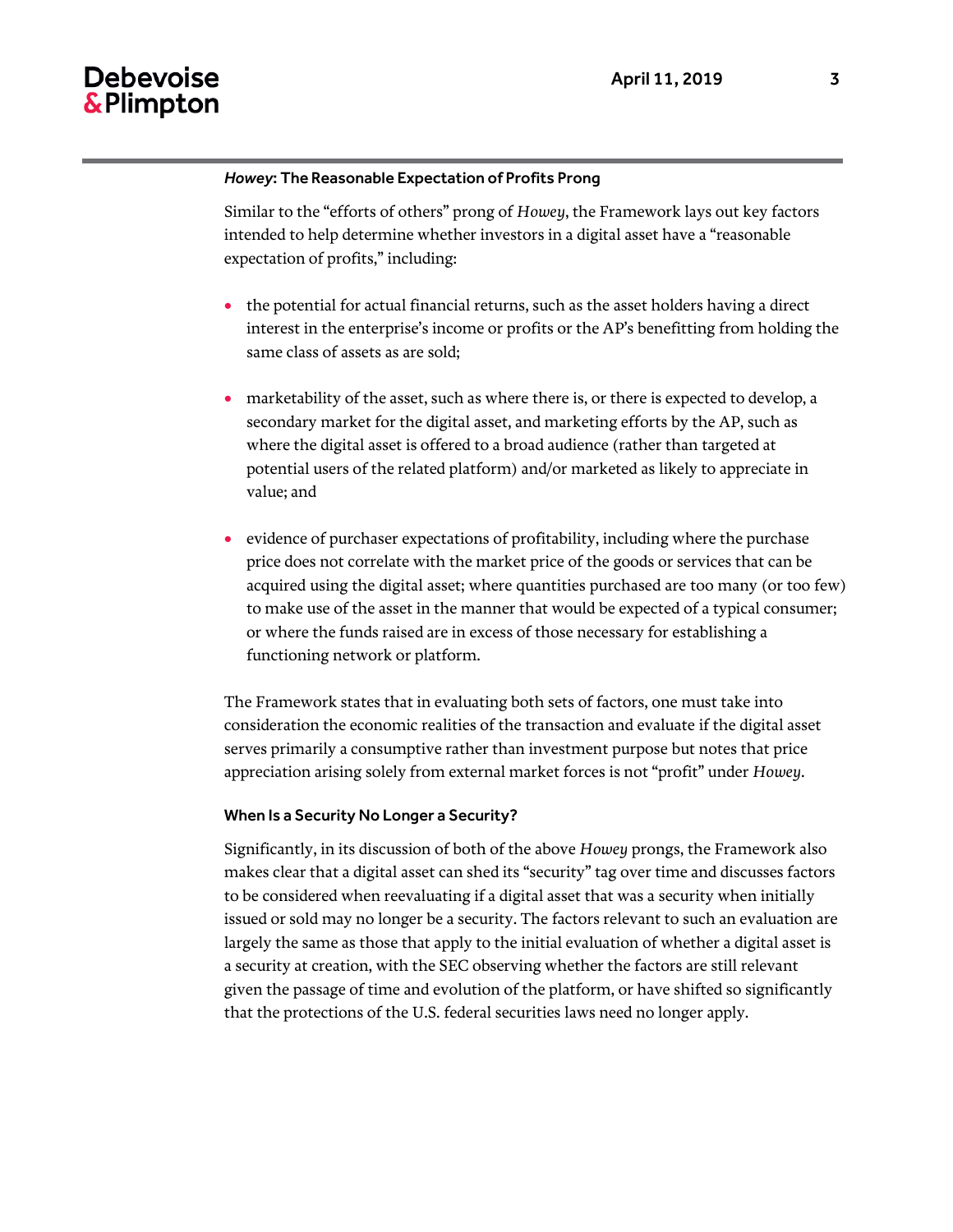#### THE TKJ NO-ACTION LETTER

Along with its new Framework, the SEC published a first-of-its-kind no-action letter based on the guidelines of the Framework, in which the SEC confirmed that it would not recommend enforcement against TurnKey Jet, Inc. ("TKJ") as a result of its proposed token issuance and TKJ's view that its tokens are not securities. TKJ, an air charter service provider, plans to develop a token platform on which tokens will be issued and sold for the purpose of using such tokens to pay for air charter services.

In concurring with TKJ in its view that the TKJ tokens are not securities, the SEC emphasized the following facts, which track to many of the factors emphasized under the Framework:

- TKJ will not use any funds from token sales to develop the underlying TKJ platform, network or app, each of which will be fully developed and operational at the time any tokens are sold.
- The tokens will be immediately usable for their intended functionality (purchasing air charter services) at the time they are sold.
- TKJ will restrict transfers of tokens to so-called "TKJ Wallets" only and not to wallets external to the platform.
- TKJ will sell tokens at a price of one USD per token throughout the life of the token program, and each token will represent a TKJ obligation to supply air charter services at a value of one USD per token.
- If TKJ offers to repurchase tokens, it will only do so at a discount to the face value of the tokens (one USD per token) that the holder seeks to resell to TKJ, unless a court within the United States orders TKJ to liquidate the tokens.
- The token is marketed in a manner that emphasizes the functionality of the token and not the potential for the increase in the market value of the token.

As a general matter, no-action letters are applicable only to the recipients and are not binding on courts. Given the very particular set of facts behind the TKJ tokens, it will be interesting to see the extent to which this no-action letter will be followed or expanded by future token sale fact patterns.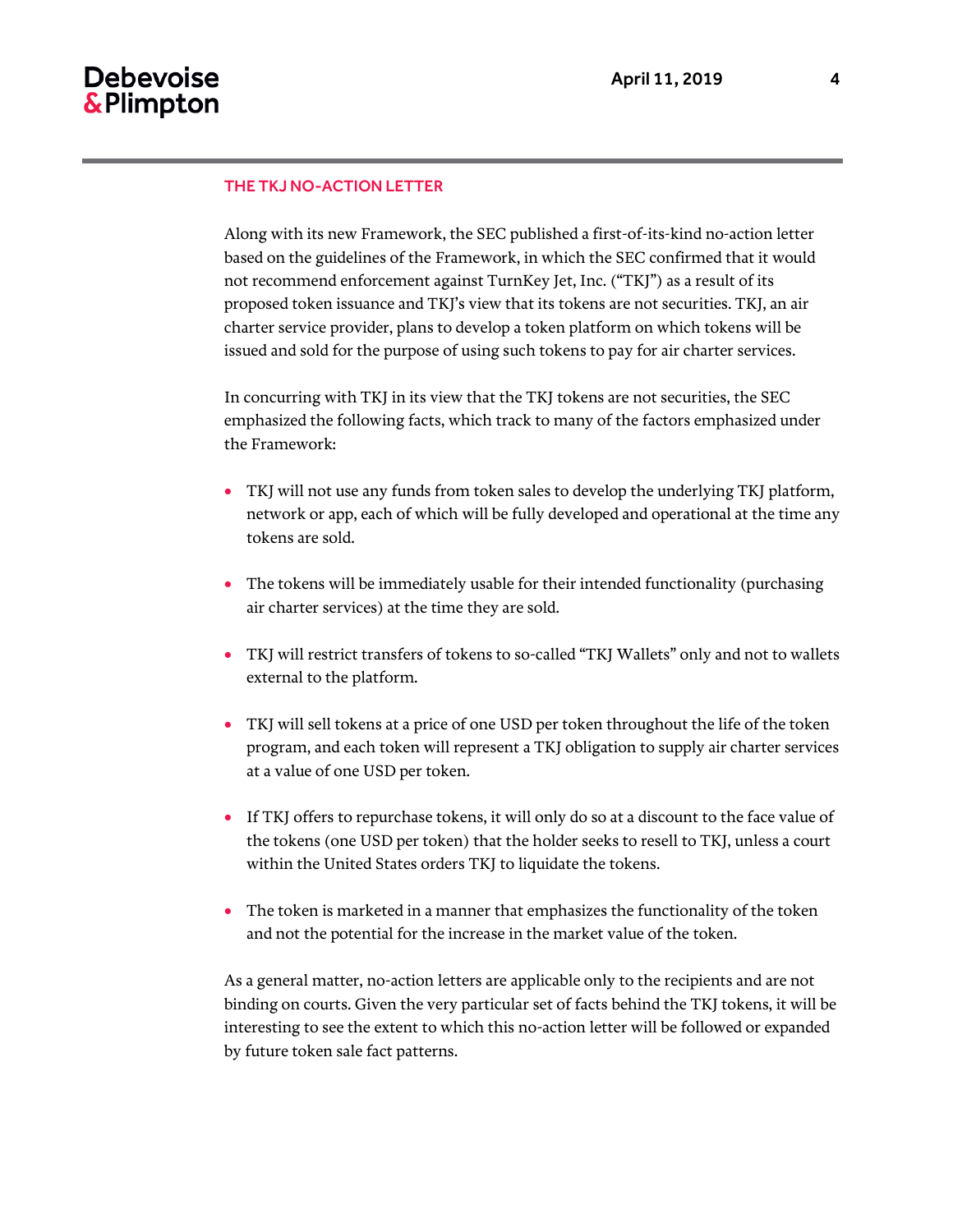#### CONCLUSION & OPEN QUESTIONS

While largely reiterating prior guidance, the Framework provides a helpful overview of the SEC's views on when a digital asset is a security and how to properly analyze the prongs of *Howey* with respect to digital assets. Notably, the Framework facilitates the ability to reevaluate whether an asset that was a security when initially issued or sold may no longer be a security.

The Framework also leaves certain important questions unanswered, including, for example, whether digital assets distributed by means of a so-called "Airdrop"<sup>5</sup> are securities under the Framework, and the extent to which the Framework is meant to interact with digital assets that were issued or otherwise operate on platforms that are primarily overseas. We look forward to hearing more from the SEC on these and other open questions relevant to digital assets. Pending further guidance, market participants should expect the SEC to reference the Framework in future enforcement actions and all potential token issuers should carefully evaluate a proposed issuance against the Framework beforehand.

As with all guidance of this type, the SEC notes that the factors identified in the Framework are not intended to be exhaustive in evaluating whether a digital asset is a security. Further, no single factor is determinative, and the SEC leaves us with the expectation that the analysis of digital assets will continue to evolve over time.

\* \* \*

Please do not hesitate to contact us with any questions.

#### NEW YORK

l



Morgan J. Hayes mjhayes@debevoise.com



Matthew E. Kaplan mekaplan@debevoise.com



Byungkwon Lim blim@debevoise.com

<sup>5</sup> An "Airdrop" is commonly known as a process by which digital assets relating to a blockchain network are provided, without consideration, to holders of an unrelated existing digital asset or participants on an existing network or platform. Generally, an Airdrop functions as a free giveaway of a digital asset as a one-time incentive for participants to use the digital asset on a new platform.